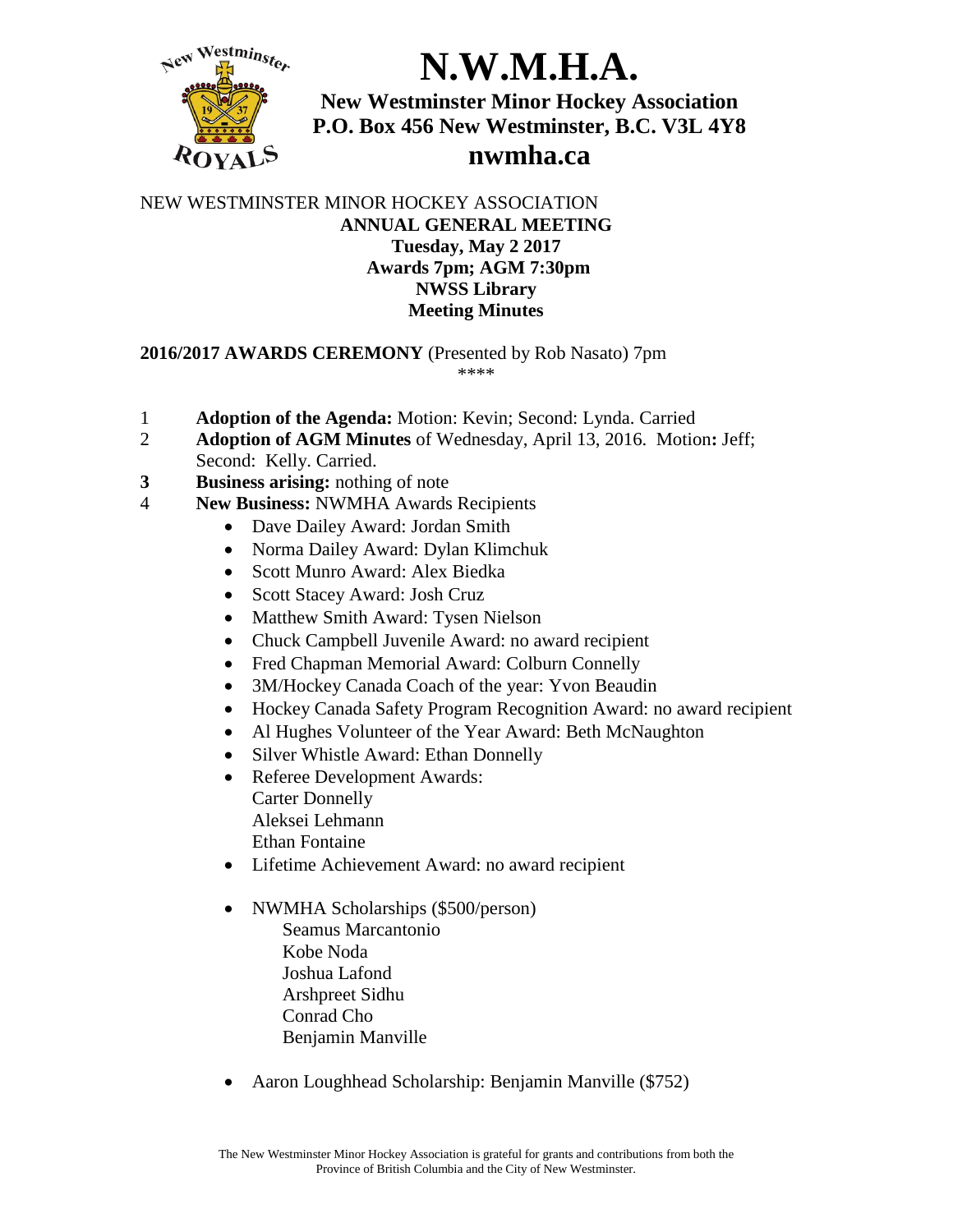

# **5 Reports**

**5.1 President (Rob Nasato):** Thank you to the Executive of NWMHA for helping me in my fifth year as President. I would also like to thank all the volunteers who make minor hockey function so well, coaches, managers, safety people, score keepers, etc. Thanks, yet again, to Ron Booth and the rest of the City staff. We are fortunate to have such support.

Season in review:

For the overwhelming majority of players, team officials and parents the year was a success. With the exception of a few players, mostly in the midget division, this was a very quiet year. Disciplinary issues were limited to a few; however, those few take up a significant amount of extra volunteer time.

My report is broken down by hockey hierarchy. In preparing this report it was sad to see that higher levels of hockey created so much extra work for our volunteers. In particular, BC Hockey created a lot of grief this season.

### **Hockey Canada:**

**-**Hockey Canada is discussing eliminating hitting until midget. -In March, Hockey Canada announced the support of Cross Ice OR Half Ice hockey for H1-H2 across Canada.

### **BC Hockey:**

-AGM June 10-12, Sun Peaks, NWMHA sent 7 members and via proxy voting carried the largest total number of votes of any minor hockey association. And, with some active participants in the forums, NWMHA was heard loud and clear on many issues.

-Membership changes passed: the end result is the same voting structure where minor hockey has the majority of the votes in BC Hockey Resolutions.

- CRC must be submitted before going on the ice (and frequency increased), and CAT on-line course is now required by all team officials. These were two issues that I voiced concerns on the logistics, but lost the vote. Both passed. Late in the season BC Hockey acknowledged that my logistical concerns were valid and they could not get done what they said when passing the motions.

#### **The first and biggest bomb of the season: CROSS ICE HOCKEY announcement -BC Hockey made a board decision in July to force ALL H1-4 games to be cross ice hockey. This is a big change for H4 kids who have never played cross-ice.**

-This issue was the most dominant issue with most of BC this season. BC Hockey has promoted spring hockey to a new level. Kids entering Atom will have to play spring hockey to be prepared for tryouts (icing, off-sides, full ice, etc). Along with many other associations, I was in contact with BC Hockey trying to get the decision modified as it relates to H4.

-Concerns we raised were as follows:

**-**referee development

**-**transition for H4 to Atom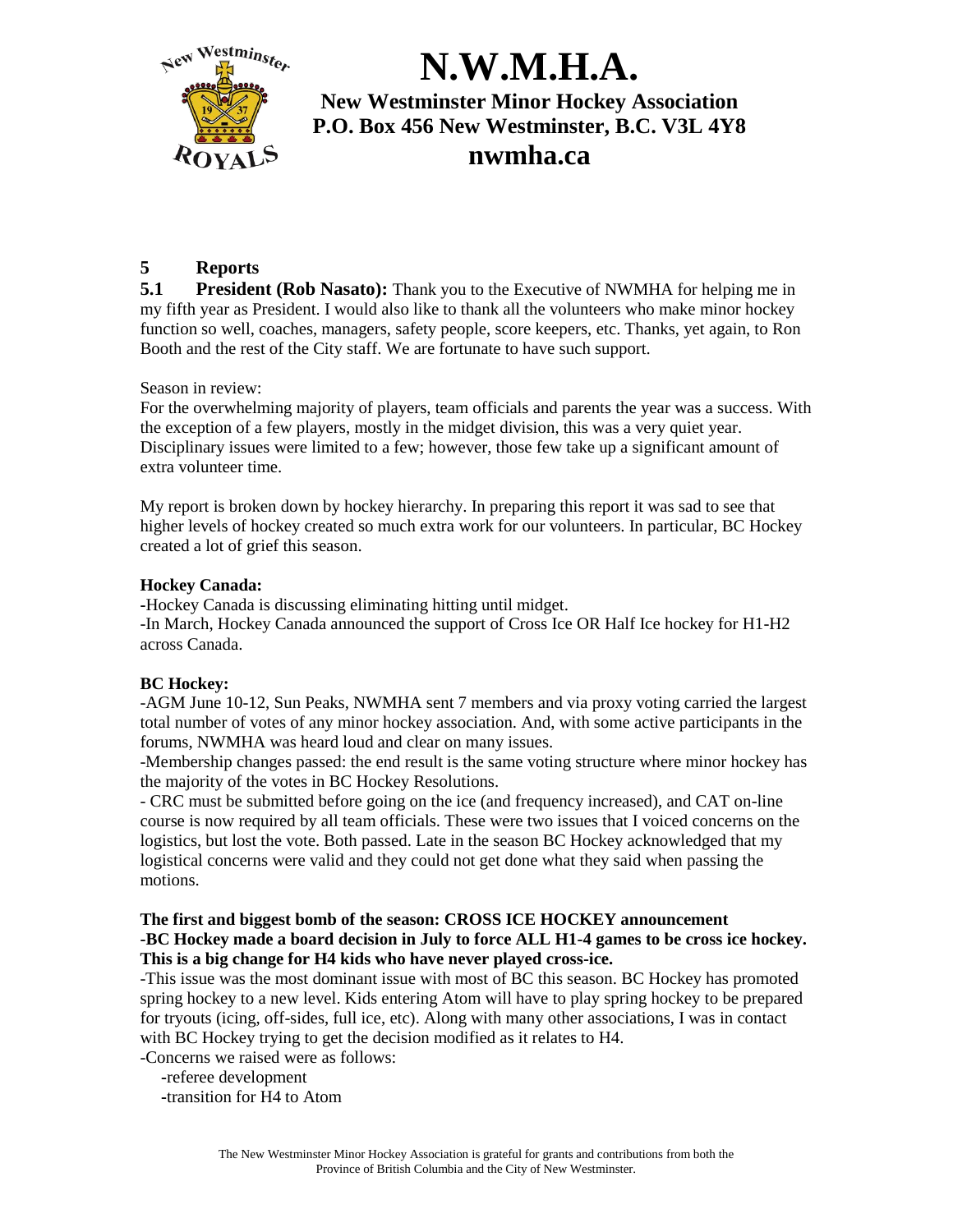

**-**fairness regarding arena size:

**-**QPA 80 feet wide

**-**Moody and most rinks 85 feet wide

**-**Olympic rinks 100 feet wide

**-**Mini rinks up to 160 feet long (some shorter) and these are approved.

The result is kids in New West and most kids are on a significantly smaller rink than the mini rinks.

**-In the end BC Hockey was a huge road block to both player and official development so I came up with a plan and created a referee development program.** I fully admit that my initial plan was to fly in the face of BC Hockey; but, once a group of the Executive got together (myself, Desiree, Chris and Kelly) we evolved the program into a full development model. We used 8 year olds (H4) in a scrimmage format on full ice and trained our refs in NON-GAMES to learn positioning, whistle blowing, off-side calls, penalty calls (all penalty shots with chasers) and icing calls. We had the players being instructed and the referees were shadowed by two senior officials and one off-ice official. This program was not only appreciated by the players and coaches but was unanimously supported by the parents of the young officials we were training. It was also copied by several associations in the lower mainland.

-After the season BC Hockey announced its transition plan for H4 to Atom and wants us to run programs in August and September to create transition. This is impossible. We don't have the ice. **-Finally, to try and address the inequities created by BC Hockey, I have submitted a resolution to the BC Hockey AGM** to regulate arena size under the Regulations of BC Hockey. In short, I am trying to regulate the area size under 'regulations" which are higher than 'policy' and, therefore, force BC Hockey's hand on the issue of "Cross ice". The submission calls for:

-Atom and above full size ice, actual size to be determined by the Districts and their leagues.

-H1-H3, small ice size, 80-130' length, actual size to be determined by the Districts and their leagues.

-H4 -September to December 31, small ice size, 80-130' length, actual size to be determined by the Districts and their leagues.

-January to March, small or full size ice actual size to be determined by the Districts and their leagues.

\*If this makes it to the AGM and passes, then I will make a motion that the Board and Executive or BC Hockey be directed to rename and revise all references to Cross ice hockey to accommodate the changes.

\*One concern is this flies in the face of BC Hockey's cross ice policy so much so that I suspect BC Hockey will try and squash it before it gets to the AGM.

### **The Second Bomb: ZONE TEAMS**

-Zone pilot project in the Okanagan was approved by the board with no discussion.

-Zone team pilot project discussion happened with no leadership from BC Hockey.

-BC Hockey has not been communicating with any local associations and has been soliciting family feedback directly.

-Eventually, PCAHA rejected the BC Hockey model and submitted an AAA model that BC Hockey rejected.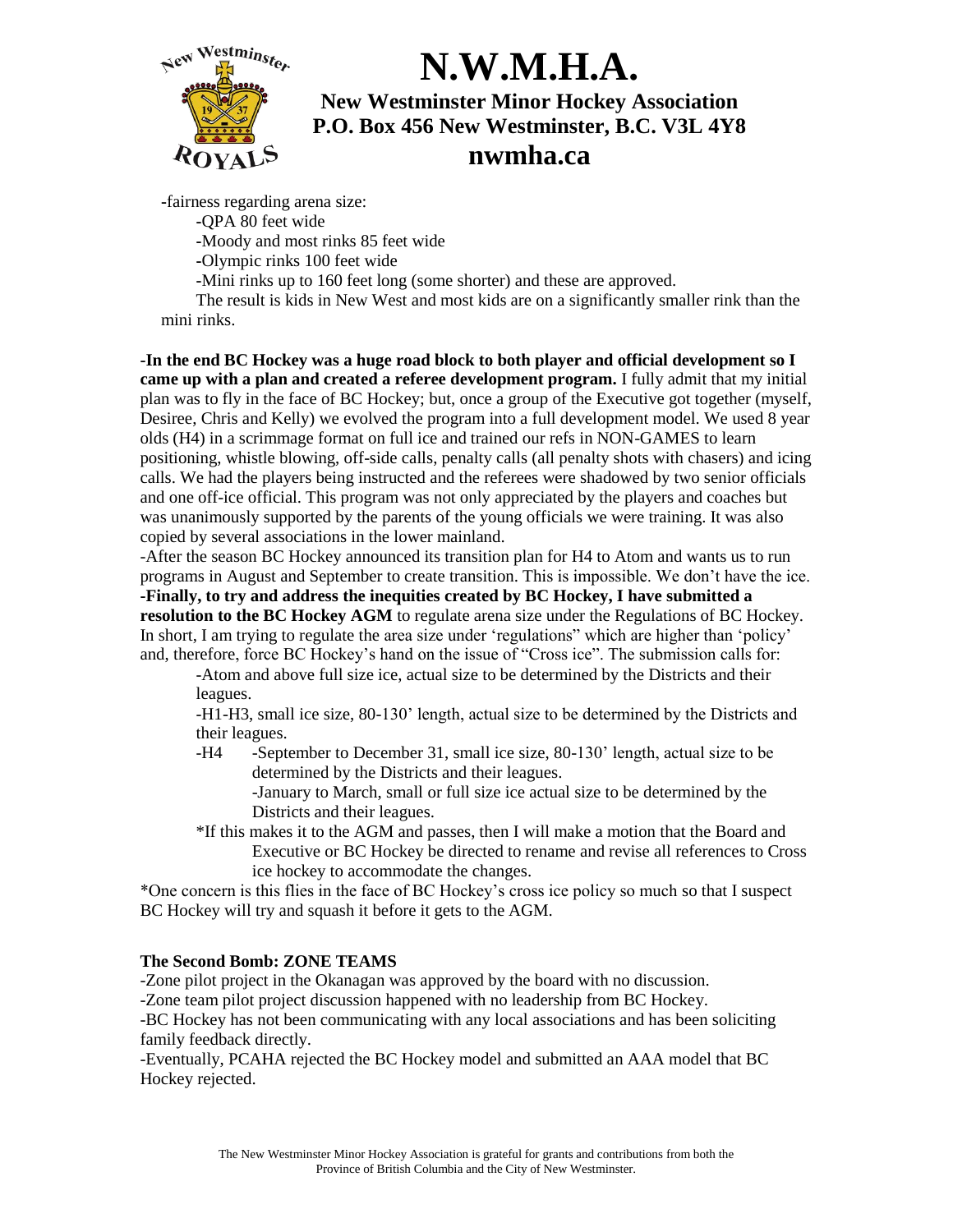

-The impact of the zone teams at the Bantam level was obvious: the top three teams in Tier 1 provincials were BWC followed by the two zone teams.

-BC Hockey and the Pacific Coast Amateur Hockey Association (PCAHA) are jointly requesting applications from interested individuals to join a Zone Programming work group.

-BC Hockey CEO and Board members held a meeting late in the season.

Areas of discussion:

-Recruitment and Retention of players and volunteers

-Skate Canada instructors program

-Initiation Cross Ice program (the plan is a 2 week transition in September)

-Referee Development: all Presidents in attendance said the BC Hockey model was not working. After the meeting, several associations indicated they were using the NWMHA model of ref development.

-Coach Development: discussion of over-regulation, Sports Canada and Coach NCCP looking at forcing more course requirements; no understanding of how they are driving volunteers away.

-Societies Act Webinar online. This will be useful in amending our Constitution and By-Laws.

-BC Hockey First Aid notice……not sure where this is going.

### **PCAHA:**

-AGM May 29. NWMHA led much of the discussion as a large amount of it was policy based. -Most of the rest of the season was dealing with the two issue created by BC Hockey: 1-Cross ice

2- Zone teams.

Zone Team discussion comes down to two different models: 1-Big teams created within the existing tiering system which has big negative consequences to tier 2 associations; or 2- Zone team outside of tiering, similar to MML.

### **-NWMHA hosted PCAHA Final 4 for Midget Tier 2. Thanks to Jennifer Lauener and Steve Tucsok for their work.**

### **Presidents' C League:**

The season was dominated by three issues this year:

1-Cross ice and the evolving rules and bulletins by BC Hockey

2-Discipline issues at Midget C

3-Growth of Juvenile C league

1-Cross ice: Presidents' C league decided to have no schedules in H1-H4 and, other than BWC, everyone was fine with it within Presidents' C league.

2-Discipline at Midget level: The Arbutus Club automatically doubles BC Hockey, PCAHA or Presidents' C League suspension in Midget and, since doing this, they have seen a significant drop in serious offences**. I propose we consider a new policy to automatically doubles any suspension given by our governing bodies that are of two games or more and make this non appealable. This would cover all Gross, Match and Fighting, as well as accumulated Majors that result in automatic two games or more.** My rationale is we end up dealing with these issues often at hearings that take a lot of extra time to deal with a few individuals. If we internally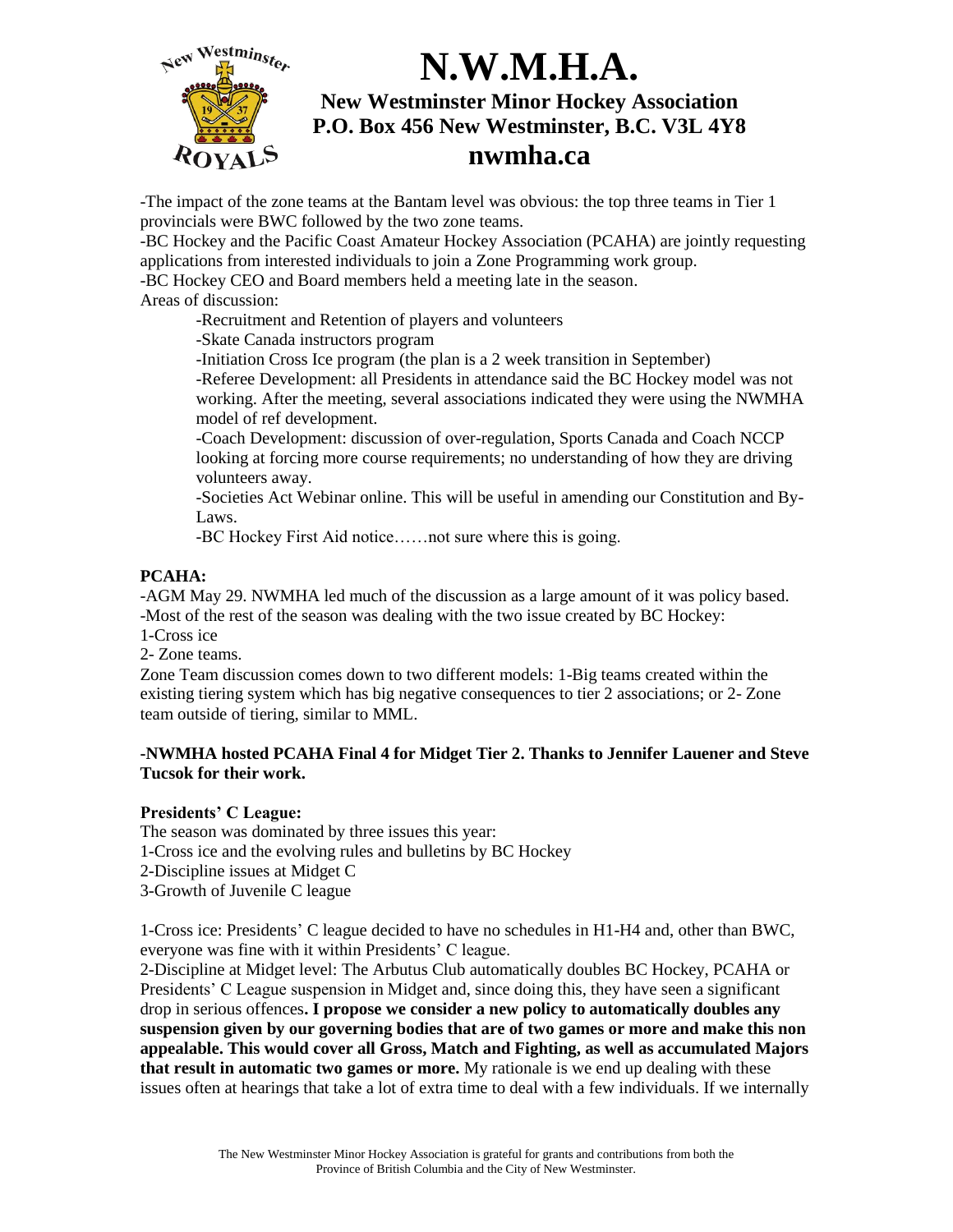

automatically escalate the suspensions handed down, I feel we will quickly have the desired impact on those involved.

3-Juvenile C League is bigger than A now. Looks like the trend will be to C. Looking at having 2 groups – East and West (West includes North Delta, South Delta, Semi (2), Richmond (2), Vancouver and Cloverdale).

### **NWMHA:**

-**Registration Drive is needed**. I am asking the registrar to create lists from last year's registered players in the appropriate age groups and another list of those already registered. We need to get a better idea of numbers as I will be meeting with the City in late May or early June to secure ice. We do not want what happened last year, where so many kids joined in August that we ended with big teams.

-Gaming Enforcement Branch – I received a phone call from them. An unnamed person sent emails accusing NWMHA of improper use of funds. The investigator pulled out the file and saw the complete audit done in 2013 and had no concerns but had to call as part of the process. I explained 100% of our gaming money goes to ice costs and is very easy to audit if needed. The accusations went on to say we paid for coach courses, AGM attendance, etc. I advised that those were paid out of general revenue. Last accusation was that we did not advise the AGM. I explained that we emailed members, posted info on the website, advertised in local paper, and forgot to mention that we also used the Leader board as well. The investigator said everything in the complaint was baseless and irrelevant to gaming audits. There will be no impact on our grant. It was just a complete waste of time and energy on the part of this worker (not to mention my own time as well).

**-Nov 4 Presentation to Shanghai Normal University. Pete Birovchak, Ryan Simpson and I presented to approx. 18 students and staff of the University. This was done in partnership with Douglas College.**

-**Juvenile A team folded in late December**. The coach advised me that the players indicated that they would not be showing up any longer. **NWMHA will have a Juvenile C team next year not a Juvenile A team.** A few significant benefits: 1-less penalties as it is no hitting; 2- less commitment as it is only one game a week, alternating home and away, 3-due to alternating schedule on the away week, the ice can be used as a practice time and no practice slot is required (logistics need to confirmed with the City).

**-Another spectacular Herb House hockey tournament. Congrats to Daniel and his team.** -Aaron Loughhead memorial game was held in early January. Proceeds went to the Aaron Loughhead Scholarship.

-Referee Development occurred in February. A small cost was involved was within budget since we did not have as much referee shadowing as budgeted for.

**-Processed the required changes to our Constitution and By Laws and filed with the BC Registries of Societies. As a reminder the Executive passed the minimum changes to come into compliance with the new act.**

### **POLICIES PASSED THIS YEAR:**

**(1) Refund Policy:**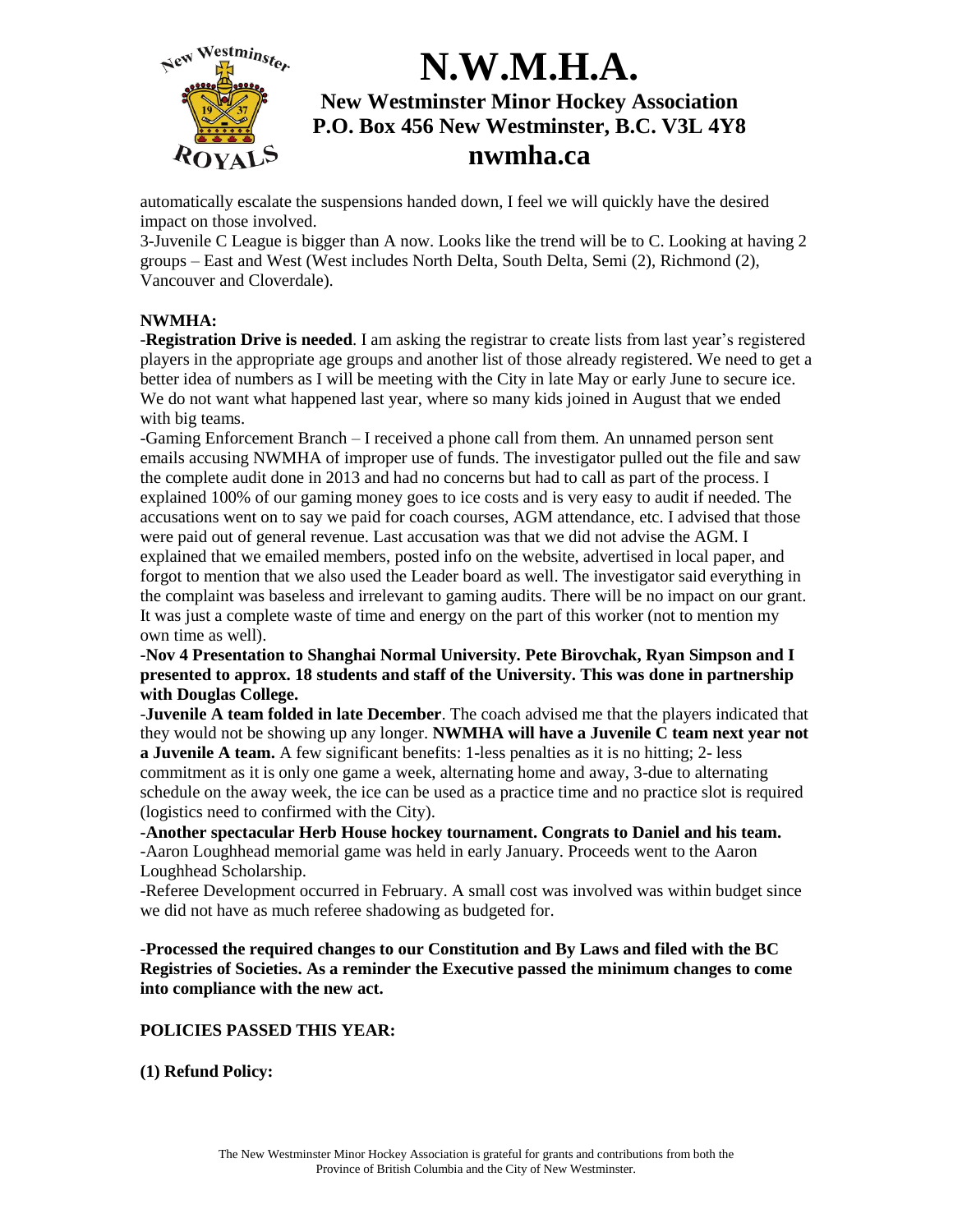

As a not-for-profit organization, NWMHA enters into contracts based on the number of players registered. Because our costs are fixed after these negotiations, it requires our income to be fixed as well.

That being said, refunds in full will be given to players withdrawing before June 30. After June 30, any request for a refund can be submitted to the Financial Assistance Committee chair (Treasurer of NWMHA); however, there will be no guarantees of any or partial refunds. Each case will be decided on the merits of the request and the financial stability of NWMHA.

Two specific considerations:

1- Beginning players (first year in hockey) of any age will be given up to 5 ice times to decide if they want to play the game. If they choose not to continue, a partial refund will be given minus the insurance costs and percentage season remaining.

2- Any player in which the player or parent is involved in disciplinary matters will not be granted any refund.

Given that matters of financial assistance are considered confidential, all decisions of the Financial Assistance Committee are final and are not subject to further appeal within NWMHA.

### **(2) Tournament policy addendum:**

Parents/guardians of players who participate in the New Westminster-hosted tournaments will assist in the coordination of the tournament (e.g. volunteering for the tournament committee, running the clock, scoresheet). Players of families who do not assist may not be permitted to play in the tournament or their families will be subject to a fine. The decision will be made by a committee of the Tournament Director, President and Treasurer of NWMHA.

### **NEXT SEASON:**

My goals going forward are similar to the past few seasons:

-Players, Goalie and Coach Development

-Continue to evolve our governance and address matters that may need to be addressed with the new Societies Act.

-Providing the best possible minor hockey program we can, while stay fiscally responsible. -Recruit my replacement

#### **5.2 1 st Vice President (Bernie Lehmann): SPONSORSHIP**

We were able to acquire some new corporate sponsors, which helps our budget and contributes to make us the most affordable minor hockey association in the lower mainland.

Those sponsors included: KAL TIRE GRIMMS FINE FOODS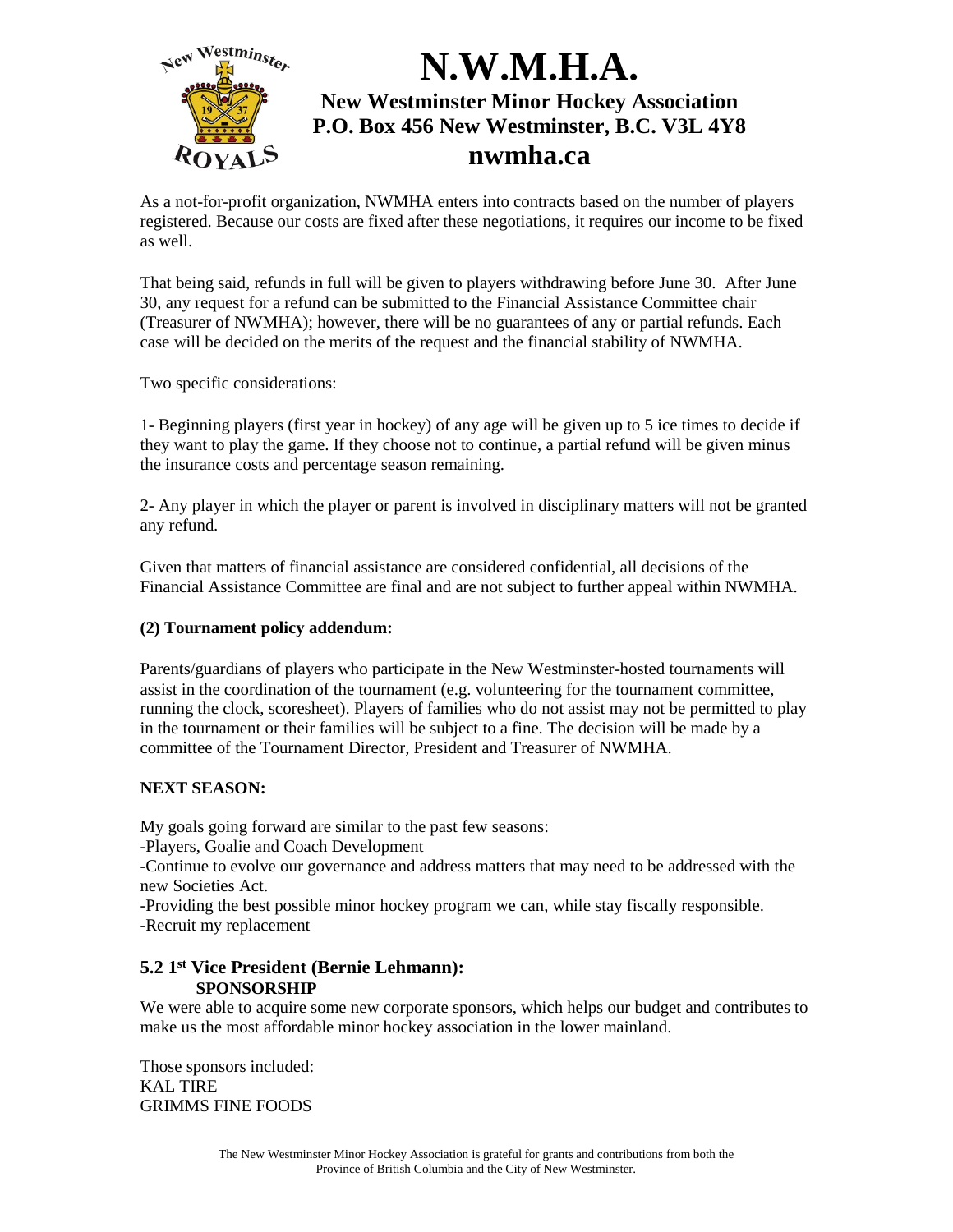

WAYFAIR KEY WEST FORD

In the end, we had about \$3000.00 in new sponsorship money.

We realigned the accommodation approach to keep all our business in the community. The *Inn at the Quay* hosted two teams during our tournaments and it turned into a win-win situation.

#### **FUNDRAISING**

Our major fundraising event "The Vancouver Giants Game" was a challenge. The smaller venue in Langley did not allow us to include all the teams of our association and it was difficult to recruit enough volunteers.

We still managed to clear around \$2800 from the 50-50 draw and sold nearly 300 tickets.

# **COMMUNICATION**

**PRESIDENT'S REPORT NEWSLETTER:** The newly introduced newsletter was wellreceived and we are hoping that it will bring all members of our association even closer together.

#### 5.3 **2 nd Vice President (Daniel Fontaine):**

### **SUMMARY**

We held two excellent tournaments again this year. Both were oversubscribed as we only planned on taking in 16 teams – but ended up with 18 in Midget and 17 for PeeWee/Atom. There was nothing needed in terms of marketing of the tournaments as all the teams approached us to participate. One great addition to the Bobby Love and Al Hughes tournaments was the use of the free system [www.volunteersignup.org](http://www.volunteersignup.org/) to register our volunteers. It was a big hit with both the team managers and families.

It was great to see representatives from the House, Love, and Hughes families participate in the tournaments this year. The Hughes Family donated almost \$500 worth of Boston Pizza for some of the teams who made it to the medal round. Each of our teams made \$350-\$450 participating in the team raffles which took place at Queen's Park Arena. This was an amazing way to fundraise and support the team's participation in the tournament.

There were a great number of excellent volunteers who committed countless hours over the last year to put on two amazing tournaments. A big thanks to Key West Ford for providing \$1000 in advertising in our print program again this year; this helped to offset our costs.

# **Herb House Memorial International Tournament**

Overall a very successful tournament with 18 teams participating from as far away as Spokane, Washington.

- MIDGET A
	- o Gold: Port Coquitlam A1
	- o Silver: Langley A2
	- o Bronze: Mission A1
- MIDGET C
	- o Gold: Langley C9
	- o Silver: Surrey C6
	- o Bronze: Spokane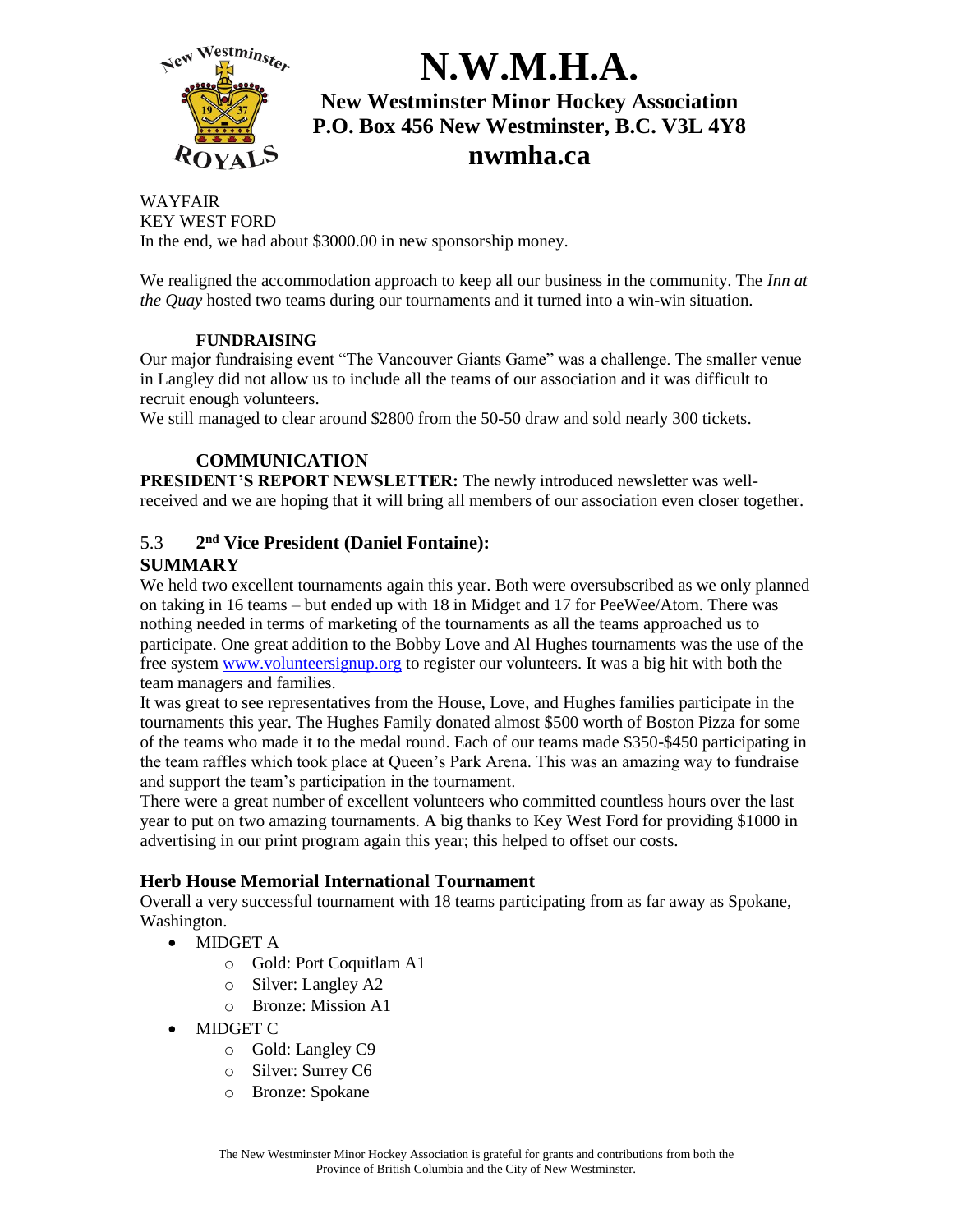

- New West C3 and Port Coquitlam A1 were awarded Most Sportsmanlike Awards
- Big thanks to **Beth McNaughton**, **Leanne Piendle** and **Robyn Doig**…none of whom have kids playing in the system, but contributed countless hours to making the tournament a success.
- Distributed over \$1000 worth of intermission prizing. Gave away a \$250 gift basket to a lucky parent. Also distributed over \$500 worth of prizing to two team officials – names were drawn out of a hat.
- 400 print programs were produced at a very economical \$900. This was more than offset with \$1,250 worth of advertisements from KeyWest Ford, Judy Darcy MLA & Jas Johal, BC Liberal candidate.

# **Al Hughes & Bobby Love Tournaments**

- Total of 17 teams participated. 9 played in Atom. 8 played in PeeWee.
- Lots of positive feedback and a number of returning teams + coaches from last year.
- Was at rinkside and announced at all the QPA games except one.
- We gave our two Most Sportsmanlike Awards again this year.
	- o New West C2 Bobby Love
	- o Surrey C5 Al Hughes
- Medal winners were as follows for Atom:
	- o Port Moody C2 GOLD
	- o New Westminster C1 SILVER
	- o New Westminster C2 BRONZE
- Medal winners were as follows for PeeWee:
	- o Ridge Meadows C7 GOLD
	- o Aldergrove C3– SILVER
	- o Semihamoo C3 BRONZE
- Two New West PeeWee teams were eliminated from the playoffs even though they were tied with two other teams for the  $3<sup>rd</sup>$  and  $4<sup>th</sup>$  spot with 4 points. The tie breaker resulted in them being placed in  $5<sup>th</sup>$  and  $6<sup>th</sup>$  spots after round robin.
- Record level of donations this year totalling \$6,250+
	- o BuyLow Foods \$1,250
	- o Derrick Thornhill \$500
	- o Hughes Family \$500
	- o Vancouver Canucks \$500
	- o Inn at the Quay \$250
	- o Ippolita Corcione \$250
	- o Boston Pizza \$1100
	- o Dairy Queen \$1100
	- o Fresh Slice Pizza \$200
	- o Burger Heaven \$100
	- o Misc \$500+
- $\bullet$  400+ print programs distributed and \$1000+ in intermission prizing at 25 QPA games given away.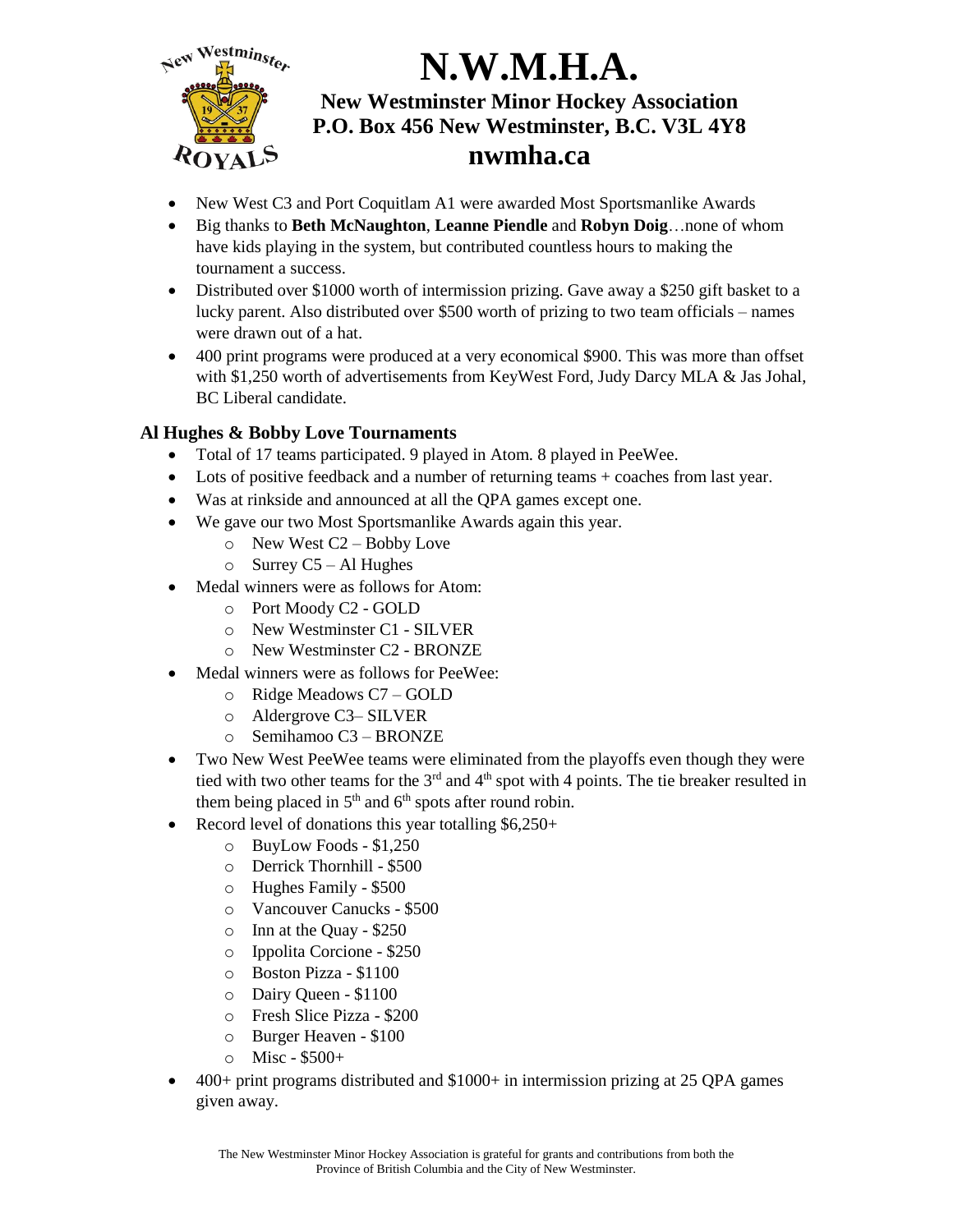

- Mayor Jonathan Cote made an appearance for the puck drop at the Al Hughes gold medal game.
- We had two advertisers totalling \$750. Excess funds from advertising sold by parents was \$300. This helped to cover the entire print program costs.
- Had lots of positive feedback regarding the calibre of our on ice officials.
- A small token of our appreciation was provided to **Beth McNaughton** and **Leanne Piendl** for volunteering their time – despite the fact they have no kids in the tournament.
- Royal City Record newspaper had a great story about the tournament with some great action photos.
- **It has been a great three years and six tournaments!** I look forward to supporting my successor and the NWMHA in a volunteer capacity next year!

#### 5.4 **3 rd Vice President (Tracy Dunsford):**

# **Safety Program**

I developed a one page on the safety requirements for 2016/2017 and presented at the coaches meeting in September. As well I attended the PCHA Risk Managers Seminar in October. There was a new requirement this year for all junior and minor team officials to take the Concussion Awareness Training (CATT) prior to October 1, 2016**.** This was provided free of charge and took only 30 minutes to complete. There were few safety incidents reported and all returned to play.

# **Criminal Record Checks (CRC)**

Janet Lakusta coordinated the intake of the CRC's. Most CRCs had been completed so there were few to be completed this year.

# **Team Photos**

I coordinated team photo night on November 15, 2016 at Queens Park Arena. The evening ran smoothly and on time. This is thanks to the great cooperation from all teams and team managers. As always there is confusion in competing the forms prior to the evening and as a result there was some mix up in the photos. This can be alleviated by completing forms prior to the night of pictures and ensure the team manager has all the forms. More communication will be provided to managers on completing the forms required.

# **Awards**

I chaired the 2016/2017 awards committee and coordinated the notification to award winners, the awards themselves and presentation at the award ceremony. There were a few awards not handed out as a result of no nominations. Process will be started sooner to ensure complete nominations.

# **Meet and Great Night**

This was not coordinated this year due to timing.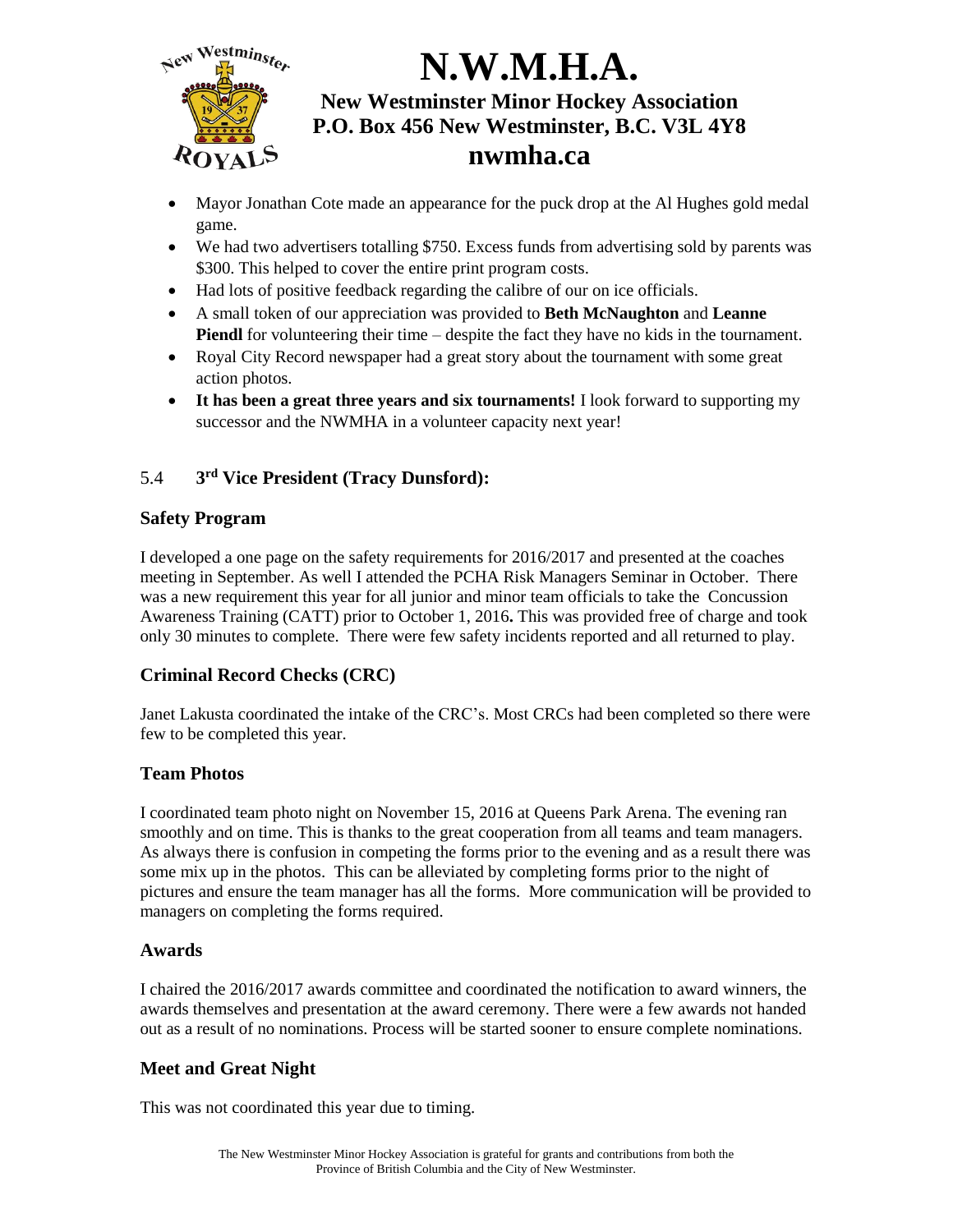

# **Procedures Manual**

I am in the process of developing a manual that outlines the procedures for the above responsibilities expected of the Vice President 3.

I also participated on the Grievance Committee this year as well.

# 5.5 **Treasurer (Kurt Bordian):**

Motion to approve the financials for the year ending March 31, 2016 as presented. Motion: Kurt; Second: Pete. Carried.

Motion to approve the 2017-2018 season budget as presented. Motion: Kurt; Second: Kevin. Carried.

Motion to raise the tryout fee to \$60, effective for the 2017-2018 season. Motion: Kurt; Second: Jeff. Carried.

# 5.6 **Registrar (Janet Lakusta):**

Second year using the on-line registration. The system has significantly shrunk the workload, allowing more time to attend to other hockey business. Numbers for the coming year are similar to those of last year at this time, save for Juvenile and Hockey 1 which are very low. Registration push needed.

# 5.7 **Secretary (Vandy Britton):**

Thank you to all of the executive and volunteers who work so hard for our association. We thrive because of your dedication. We are always in need of assistance so, please, if you are interested, get involved. I have enjoyed my time serving the NWMHA as Secretary; however, for personal reasons, this is my last season.

# 5.8 **Coach Coordinator (Pete Birovchak):**

Thank you to all of the coaches. We had a good year, except for one coach suspension. This was truly unfortunate and definitely impacted the team to whom this coach was rostered. Our development programs continue to be a success. I have enjoyed my team as coach coordinator and appreciate the hard work of the executive. This will be my last season.

# 5.9 **Equipment Manager (Kevin Woolley):**

1. My new rolling jerseys racks have worked out much better than expected. Iwish we had gone with these 10 years ago.

2. Based only on one years' worth of wear, the new jersey material seems to have worked out really well. There were minimal signs of wear on the Midget rep sets, with a significant cut being the only real damage. The colour has stood up very well, and there is virtually no pilling. As a result we are buying new jerseys from Bantam down to Atom with this new material. The H1-H4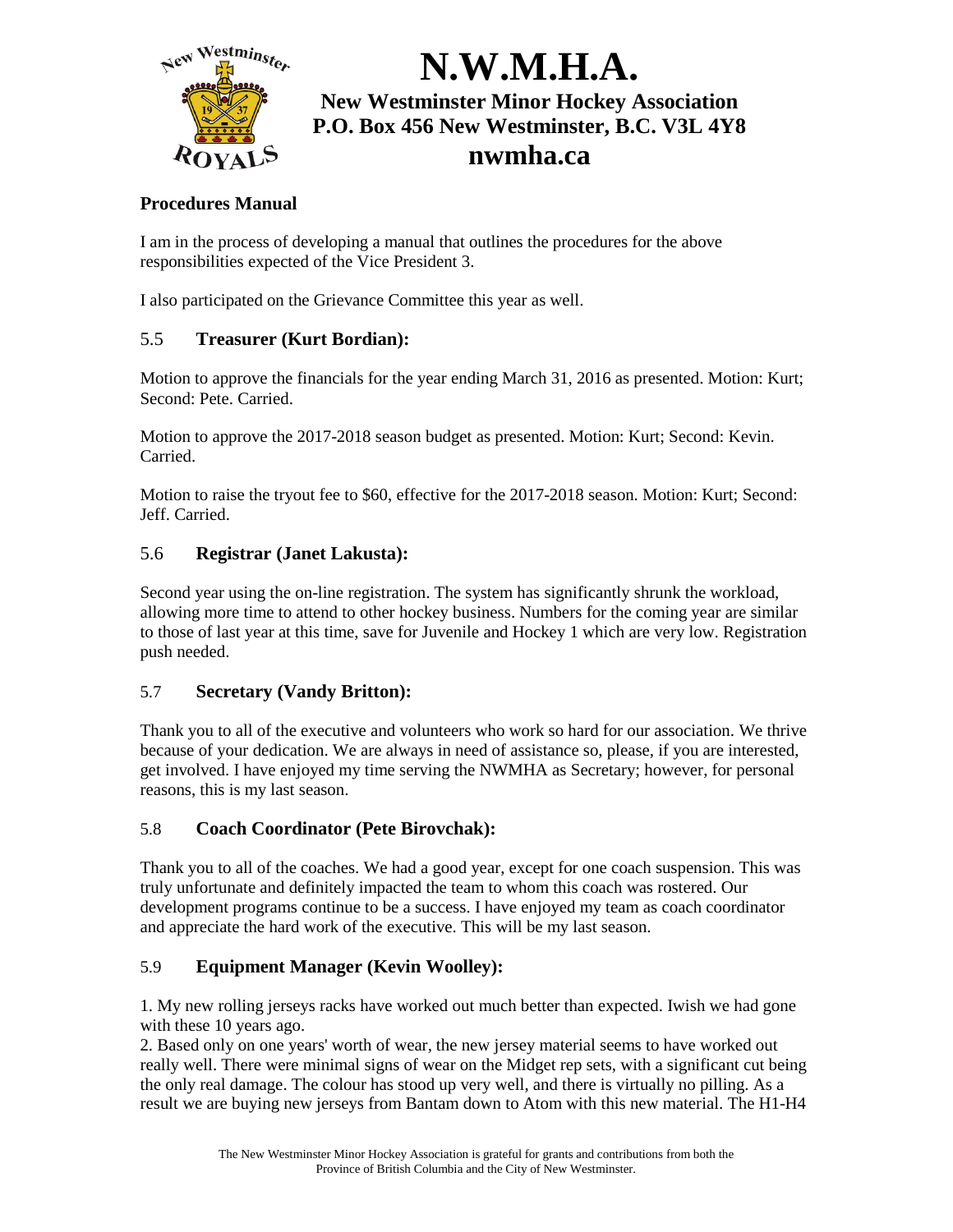

jerseys from Tim Hortons are still the ones we received 4 years ago. Their new policy is going to force us to make an identity decision in the next year or so. Tim's is now insisting that their logo is front and center, with our crest being very small on the upper left chest. Colour selections are poor, and none of the selections are even close to what we have received in the past. To me they look like cheap practice jerseys.

3. Goalie Gear - The amount that went out this year seemed down from previous years, like there was less interest in goaltending this year.

Normally my pads racks are significantly depleted, not so much this year. I have no room for any more new gear but fortunately don't seem to need any.

4. Equipment returns went very well again this year. I was done in 3 returns. The new racks allowed us to check the jerseys just outside the equipment room door without fighting lacrosse for dressing room space. The result is that all of the jerseys have been checked in roughly 1/4 the amount of time it has taken in years past.

5. Finally, as it has been for as long as I have done the job, the crew at Queens Park Arena continue to provide exceptional support and assistance. Special thanks to Matt, Mike, Ken, Mark and Ron for all of their help.

# 5.10 **Ice Allocator (Lynda Callard):**

The 2016/17 season is now over and, as usual, we had our fair share of conflicts to resolve this past season. With the city being so diligent at selling off their ice we had to go to outside arenas a couple of times. These come at a considerably higher cost; so we. as an association. need to be thankful that the City gives us such a great price on our ice rental.

This year along with our usual Bobby Love, Al Hughes and Herb House tournaments we also hosted the Midget A Tier 2 final four.

I had a few comments about the difficulty of parents getting to the 3:45pm practice slots this year; but, other than looking at 4:45am slots instead we don't have much of an option. Perhaps we could get some feedback from the parents.

In closing, I would like to thank Ron Booth, Lori Tumber and Anne Malm for working with me so our children have the opportunity to play hockey in New Westminster. And our association would never get off the ground if it weren't for the countless hours put in by Rob Nasato. Thanks Rob.

# 5.11 **Referee-in-Chief (Chris Malcolm):**

Thank you to Kelly for all of her work related to referee allocation. Together with other executive members we created a development model that was extremely successful. This will continue next year.

# 5.12 **Referee Allocator (Kelly Corbett):**

The Season has come to an end on a very positive note for some officials and me, in particular. It was a difficult year with assigning for not only our association but also in becoming the Referee assigner for the President C League Bantam Boys as well. It was a juggle and not without its challenges, but it got managed.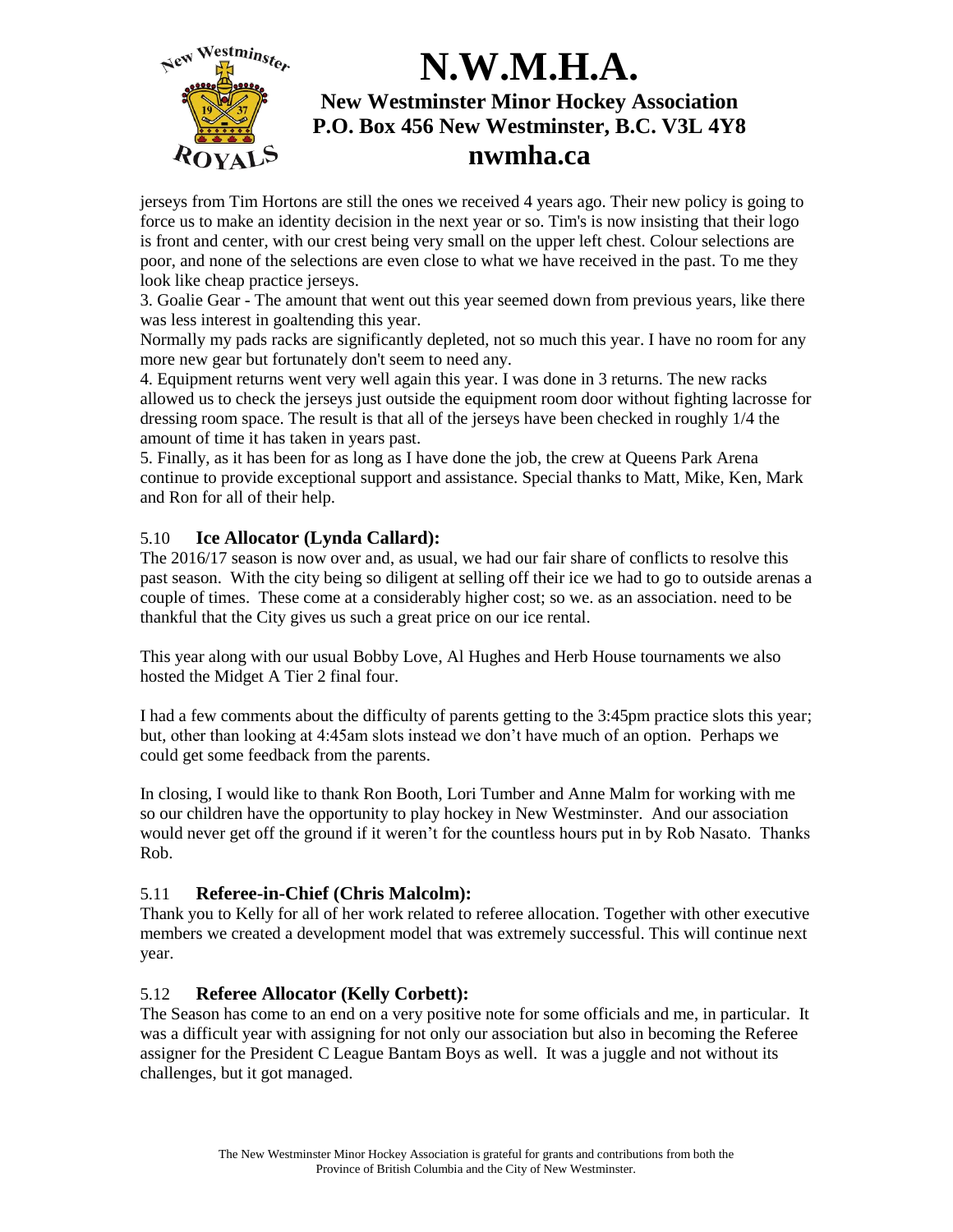

The Bobby Love / Al Hughes Spring Tournament was successful, with all shifts being filled and all officials showing up for their shifts. The level of competition between some of the teams was very high and I would like to commend the officials on a job well done. In fact, I had a message passed on to me from one of the teams involved in the tournament expressing how courageous our young officials were for reviewing and reversing controversial calls and how much they were appreciated. Although we are unable to take video replay from Toronto the officials took the time to review many calls by consulting as a team and coming up with a decision together. During the tournament I was able to arrange for a Referee Development Committee Member for our Zone to come and observe and speak to some of the officials. He said they made some pretty great calls and he is looking forward to coming back for the 2017/18 hockey season to help out with referee development.

While volunteering at Banner Day on March  $5<sup>th</sup>$  I was approached twice by two individual teams complimenting the New Westminster officials this year. Both individuals happened to be from Vancouver Thunderbirds. The first was a representative from an Atom A team that was very impressed with the officials they had at QPA during one of their games in January and the other was a Bantam C team. They didn't know that the officials they were complimenting were from New West until they saw the two individuals at Banner Day. The whole team cheered when they saw that they were officiating their game that morning. After the game the two coaches approached the League Manager who, in turn, called me over and wanted to let me know that the two officials he was speaking of had done quite a few of their games during the regular season and they were quite happy with them and wanted me to pass on to them that they think they did a great job this season. That's when I let them know that the two they were referring to had come from New Westminster and I would be pleased to pass on the information. I later found out that they had approached both the officials on their own while sitting upstairs in The Grill and let them know themselves. It was a proud moment not only for those two officials but it made me feel good as well.

I am looking forward to continuing on as the Referee Allocator for New Westminster and assigning for Bantam C President League. I think that with the new Referee Development we have in place for our new officials coming up and the communication between me and the Referee Development Committee for our zone we will be able to support and develop many of our officials and, hopefully, keep them interested in continuing on for seasons to come.

### 5.13 Division Managers:

# 5.13.1 **H1-2 (Tara):**

**H1 Summary**: The season for the H1 team ran smoothly. There was one team that consisted of thirteen players. Eleven of the thirteen were H1's and two were H2's. The two H2's came on to the team very late in the season and so it was more beneficial for these players to start off, as H1's to help develop their skills. The team had a head coach and one assistant coach and both of these coaches will be back to help out for the next season. Many of the Hockey Canada core skills were taught to the players.

The H1 team took part in one special event which was the Annual Tim Bit's Jamboree.

The concerns for the following season are the lack of players.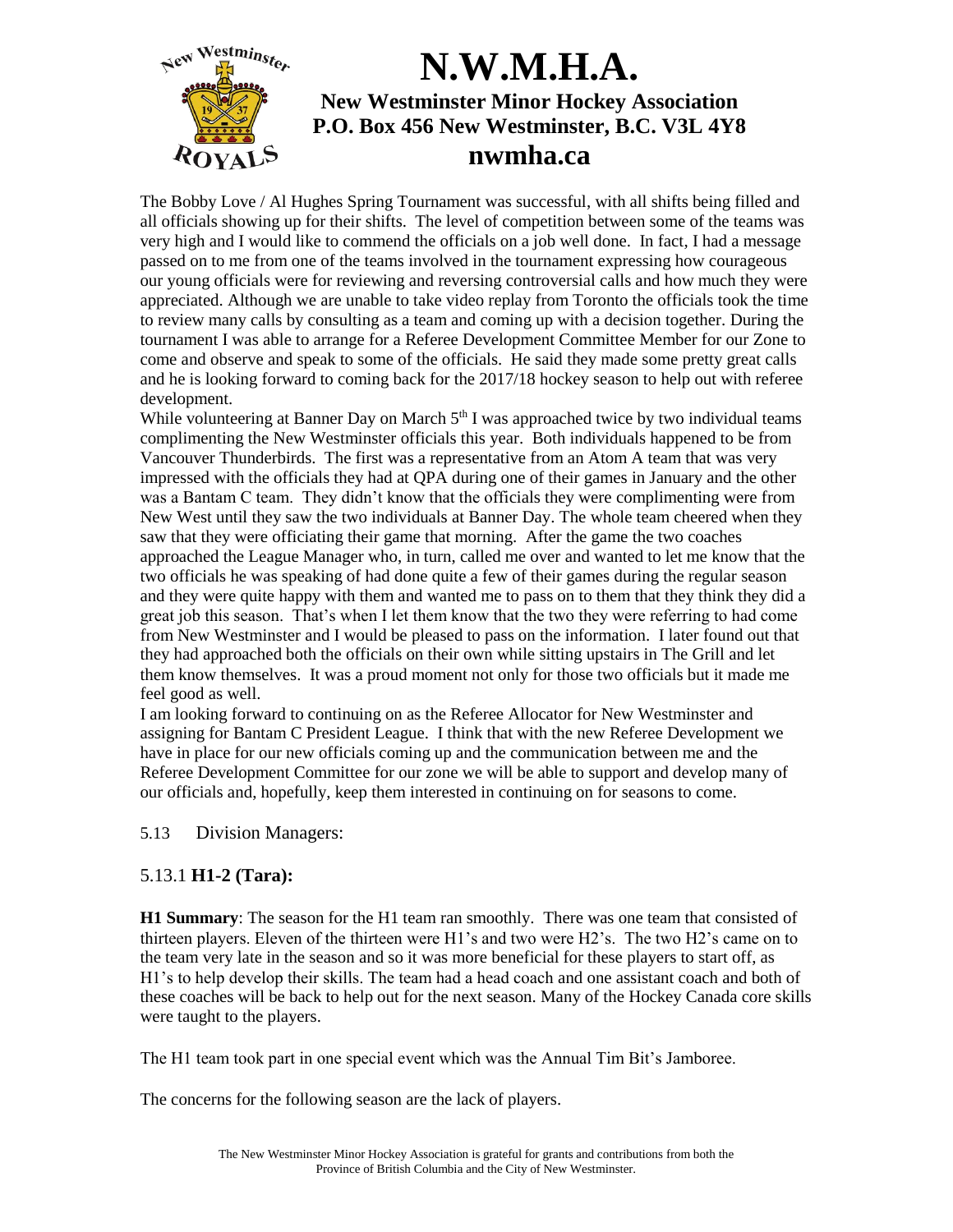

**H2 Summary**: There were two H2 teams this season. The season finished well for both teams and all players improved from the start of the season. A big part of this was due to the cross ice hockey format. All the players were able to touch the puck and score goals. Many of the Hockey Canada core skills were taught during the season.

**H2C1**: This team consisted of eleven players. There was one head coach and three assistant coaches.

Over the course of the season, the team played 4 exhibition games and 6 league games. They should have played an additional league game but this was cancelled due to a scheduling conflict with the Burnaby team. The team took part in one tournament, which was the Vancouver Thunderbirds. Within the tournament the team played 4 games. The team took part in two special event games. They played during the intermission of an SFU game and they played during the intermission of a Canucks game.

Both parents and players seemed quite pleased with the season and the coaches.

**H2C2**: This team consisted of ten players. There was one head coach and two assistant coaches. Over the course of the season, the team played two exhibition games in house and a total of 12 games including the tournament and the special event game. The team took part in the Vancouver Thunderbird Tournament and they played during the intermission of an SFU game.

Both parents and players seemed quite pleased with the season and the coaches.

Concerns from both of the teams' head coaches are the lack of players on each team. It was hard to play the games with the cross ice format due to the small number of players. Both the coaches noticed that the other associations they played against had more players and often they were having to play jamboree style games which would incorporate the other association's players onto our teams in order to get enough players for a game. This will continue to be an ongoing issue as the players move forward with hockey.

# 5.13.2 **H3-4 (Desiree Savoy):**

This season started out with a big change for hockey 3 and 4. BC Hockey mandated that all players in Hockey 1-4 are now required to play cross-ice hockey. Although this was met with some initial resistance from coaches and families, soon many involved realized the benefits of the cross-ice format. In addition to this PCAHA did not put out a league schedule this season which left team managers with more work to schedule all of their own games.

### **HOCKEY 3**

This season we had 38 players registered in hockey 3 so we declared 3 teams. H3C1, head coach Geram Bautista, played 14 exhibition games and enjoyed one tournament at the North Shore Winter Club over the Christmas Break.

H3C2, head coach Scott Schiebler, played 18 exhibition games and also played in the North Shore Winter Club tournament. In addition to this they played in a second tournament in Langley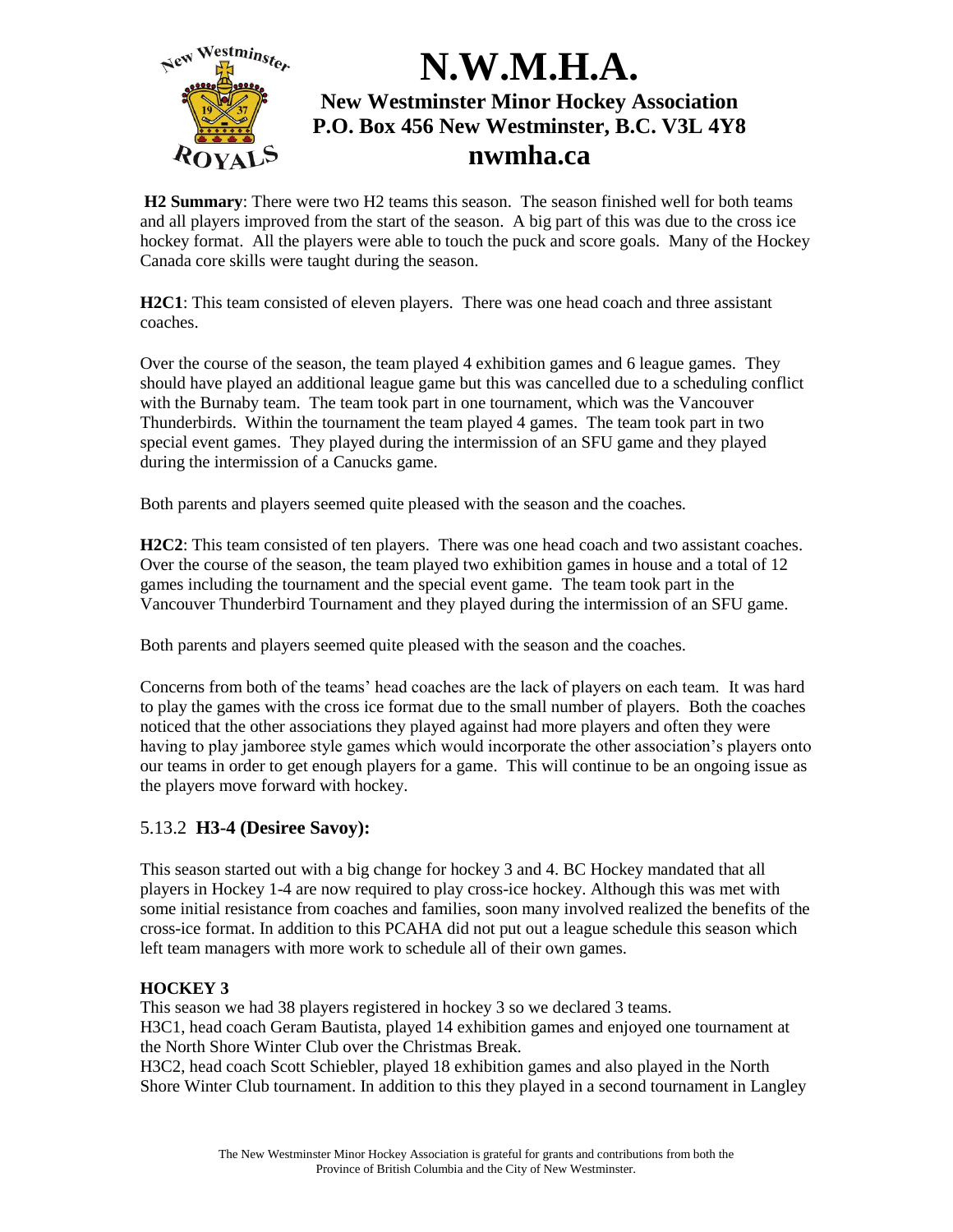

to finish their season in March. A special thanks to Scott Schiebler as he has been part of the coaching staff for 4 teams this season.

H3C3, head coach Nigel Creightney, played 16 exhibition games this season. They took part in the Trail appliances tournament in Richmond over the Christmas Break and their season highlight was participating in the Grouse Mountain pond hockey tournament on the family day long weekend.

### **HOCKEY 4**

We had 2 teams formed with the 25 registered players in Hockey 4 this season. H4C1, head coach JD Jessome, played 21 exhibition games and participated in the December tournament at the North Shore Winter Club.

H4C2, head coach Stefan Ferris, played 17 exhibition games and enjoyed their tournament at the Sungod Recreation Centre over the winter break.

The hockey 4 teams did not play any exhibition games throughout February. Instead they returned their ice times in order to reallocate it to referee development. During February each team participated in scrimmages with other associations in order to help provide valuable training opportunities to our developing referees.

Overall this has been a very fun season for all teams. Many players will be returning again next season. In light of the new cross-ice format it would be best to have larger teams and if we had known that this was to be implemented, it probably would have been a good idea to have had only 2 Hockey 3 and 2 Hockey 4 teams.

I have really enjoyed this past season as part of the executive and look forward to helping in other capacities going forward. Many thanks to the volunteers throughout the association for the countless hours you put in to keep hockey going in our community.

# 5.13.3 **Atom (Jeff Nottingham):**

First I like to thank all the coaches managers and other volunteers for their time and effort this season. I would also like to thank Daniel Fontaine and his team of putting on a great Bobby Love tournament.

This year the Atom A team played in Flight 2, finishing in the bottom half of the Flight. All the C teams played in the Top Presidents' League tier with the Atom C1 team making it to the Banner game.

I would like to thank all the parents for the time and effort ensuring there child had a positive time to and from the rink and keeping the game fun.

# 5.13.4 **PeeWee (Bud Sage): (absent – report read by Rob)**

The Pee Wee division had a total of 48 skaters and 6 goalies this season. We formed three teams; each team had a total of 16 skaters and 2 goalies The C teams played one in the Royal division and one in the Gold division. The A team started the season in flight 6, but ended in flight 4.

It was a quiet year with few complaints.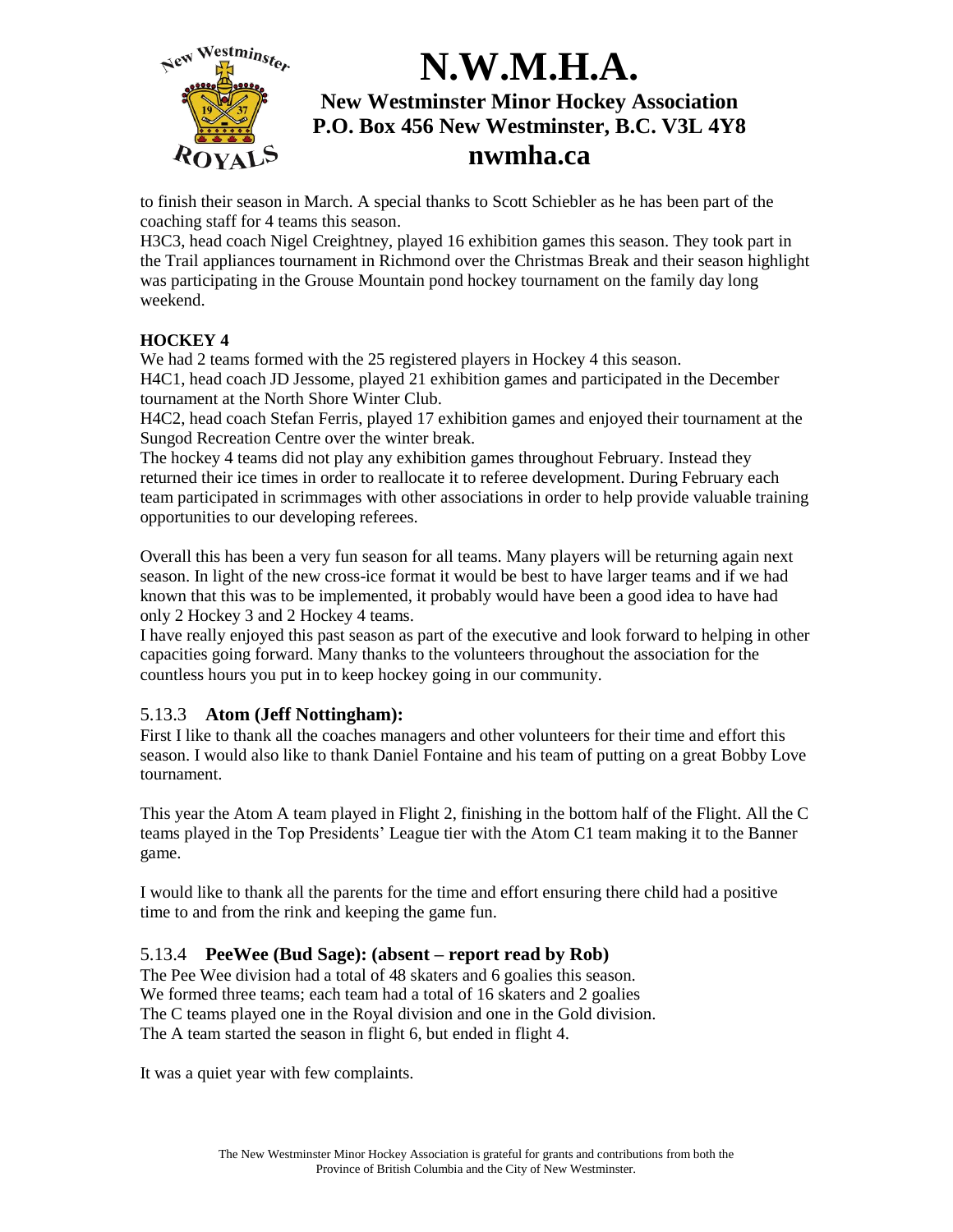

I would like to thank the three head coaches: Dale Anderson, Yvon Beaudoin and Bruce Turris and all of their assistant coaches, team managers and other helpers. Without these volunteers these team would not function.

I would like to also say thank you to all the members of the executive for a job well done.

# 5.13.5 **Bantam (Greg Sanderson):**

This past season was relatively quiet for Bantam. There were only a few incidents that required some level of board involvement, and those seem to have been resolved successfully. The team balancing process was the most difficult I've faced. We had challenges with coaches, ice times, and players' skill level; there were a number of families that simply would not accept the earlier practices times, making balancing very difficult. Throughout this process, I wondered about two specific items that the association might want to look at to help guide the parents and DM at the Bantam level.

- 1) Early morning practices. I know there are a few that find this unacceptable, they feel that at the Bantam level they're entitled to afternoon practice. Unfortunately, as our communities have grown and changed so must our association, and unless there is a new rink in the very near future, I suggest the board consider an early morning option for Bantam. Or at least have all early afternoon practices at Moody, close to the high school where a significant number of players attend.
- 2) NWMHA to look at more explicit guidelines for parents and DM's around refusing to accept a team's practice/game time. What is acceptable and what isn't? This year we had a number of families that simply would not / could not accept any other time than the time that fit for them. More than one family told me they would not play if they had to practice at any time other than a specific day and time. Very difficult.

This year was a tough year for our Bantam C teams. Our skill level was not the same as in the past when compared to our competition. After winning all the in-house balancing games C1 went  $6 - 20$  and was outscored 91 to 170, finishing 9<sup>th</sup> out of 10 in the blue group. C-2 was 14-12 with 99 goals for and 81 against finishing  $7<sup>th</sup>$  of 10 in the green group. C3 went 4 – 21 and was outscored 68 to 140 finishing  $10<sup>th</sup>$  out of 10 in the blue group. The issues around practice time and player availability certainly played a role in the level of disparity between the three teams. Personally, I have some questions around how the in-house balancing games were played. Hard to have one team sweep the balancing then go  $6 - 20$  in the weakest grouping. If I'm DM going forward I will talk to all the coaches before the balancing games and ask that they play the games to win…

Our A team had a good season. The team struggled in the placement round going 1-7 but found themselves in league play going 13 -4 to finish  $2<sup>nd</sup>$  in flight 5. The boys went  $1 - 1$  in the first round of playoffs, then went  $5 - 1$  in the presidents series.

This year's rep team selection process was very different from years past. We had a much smaller pool of players to select from, and in the end needed to bring in a goalie from Richmond to round out the roster. There were a number of different players called up to help with injuries and other missed games, from what I know there were no issues with the Taxi squad and how it was used. The coaching staff was all non-parent volunteers, led by Todd Fletcher. From my conversations with the parents, everyone was quite happy with how things turned out, the boys enjoyed working with them and the parents felt that the team and individuals progressed.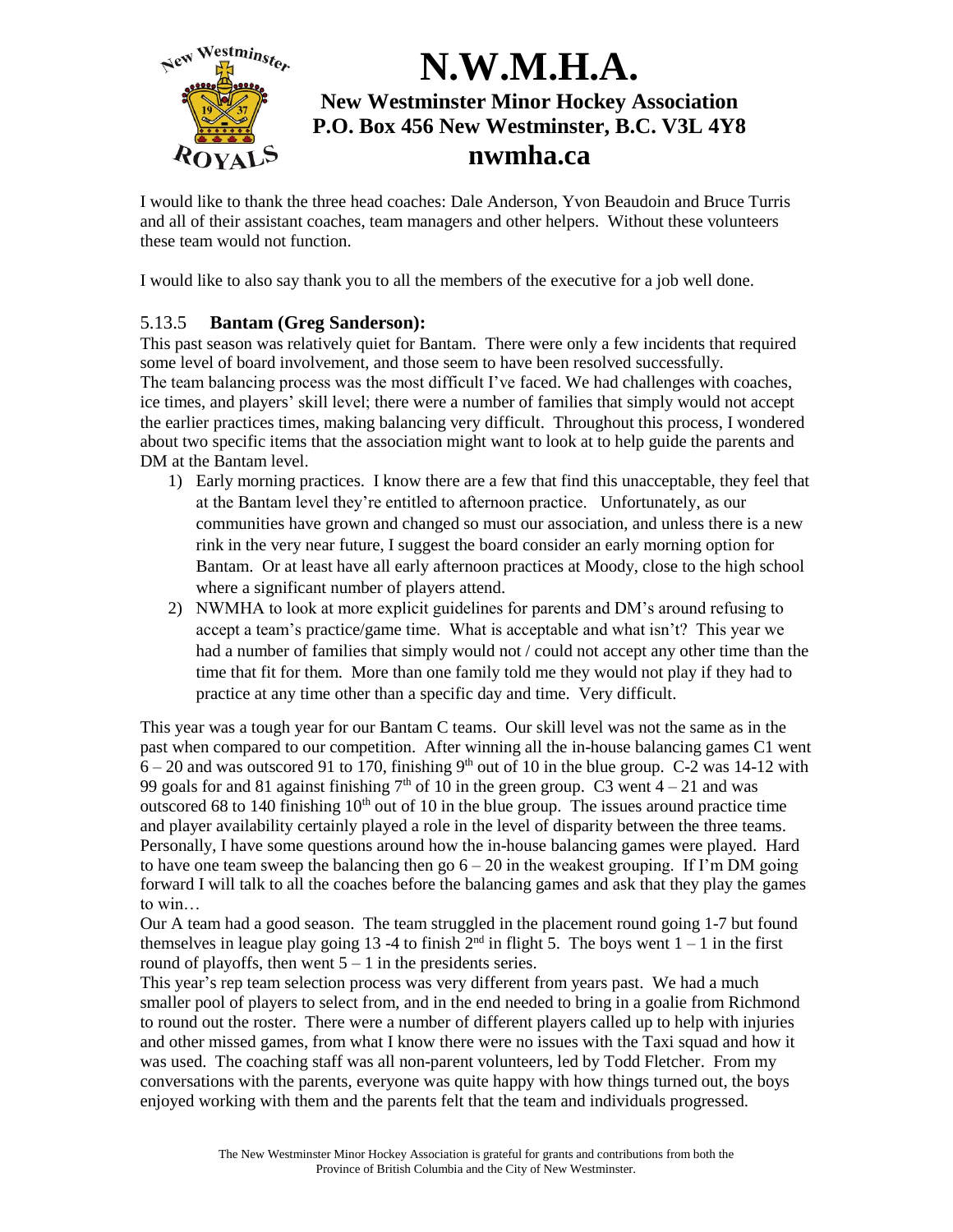

The feedback I received indicated a good year for most. I did have a couple complaints about the balancing but there was not much I could do once the PCAHA deemed the teams balanced. I want to thank all our coaches and managers for volunteering countless hours to give our kids a chance to play a game they enjoy. Additionally, I want to extend a big thank you to the board for the dedication to the kids of New West. A special mention and thank you to Linda: the ice allocator job is one of the toughest ones around.

# 5.13.6 **Midget (Jennifer Lauener):**

I'd like to thank all the coaches, managers, safety people  $\&$  parents of the 5 Midget teams this year. I would especially like to thank the Head Coaches for stepping up, as without the Head Coaches there would be no Midget teams. This is obvious; however, especially in the Midget  $\&$ Juvenile divisions, getting Head Coaches is more of a challenge.

There were 73 players & 10 goalies in the Midget division this 2016-17 Season. 43 players & 4 goalies participated in the Rep Tryouts this season. For the 2nd straight year there was a Midget A2 team along with the Midget A1 team.

Midget A1 Head Coach Martin Lesko Assistant Coach Dwight Noda Manager Steve Tucsok Safety Dave Raza

They had a very successful year. During League play they were 3rd in Tier 2. They attended a tournament in Vernon & attended the New Westminster hosted Herb House Tournament & was 5th out of 8 teams. During the Playoffs they lost a tie breaker game to Vancouver 4-2 in the Final Four. They were 1 game short of going to the Provincials.

Midget A2 Head Coach Shawn Hagan Assistant Coaches Paul Hackett & Marc Mondin Manager Colleen Ray Safety Kelly Corbett

They had a very successful year. During League play they were 1st in Tier  $5 \&$  won a Banner for being the first place team durning the regular season. They attended a tournament in Chase & attended the New Westminster hosted Herb House Tournament & was 4th out of 8 teams.

During the playoffs they lost in the second round  $\&$  had 1 win  $\&$  2 losses in the Presidents Series.

Midget C Teams All 3 Midget C teams struggled win wise during League play.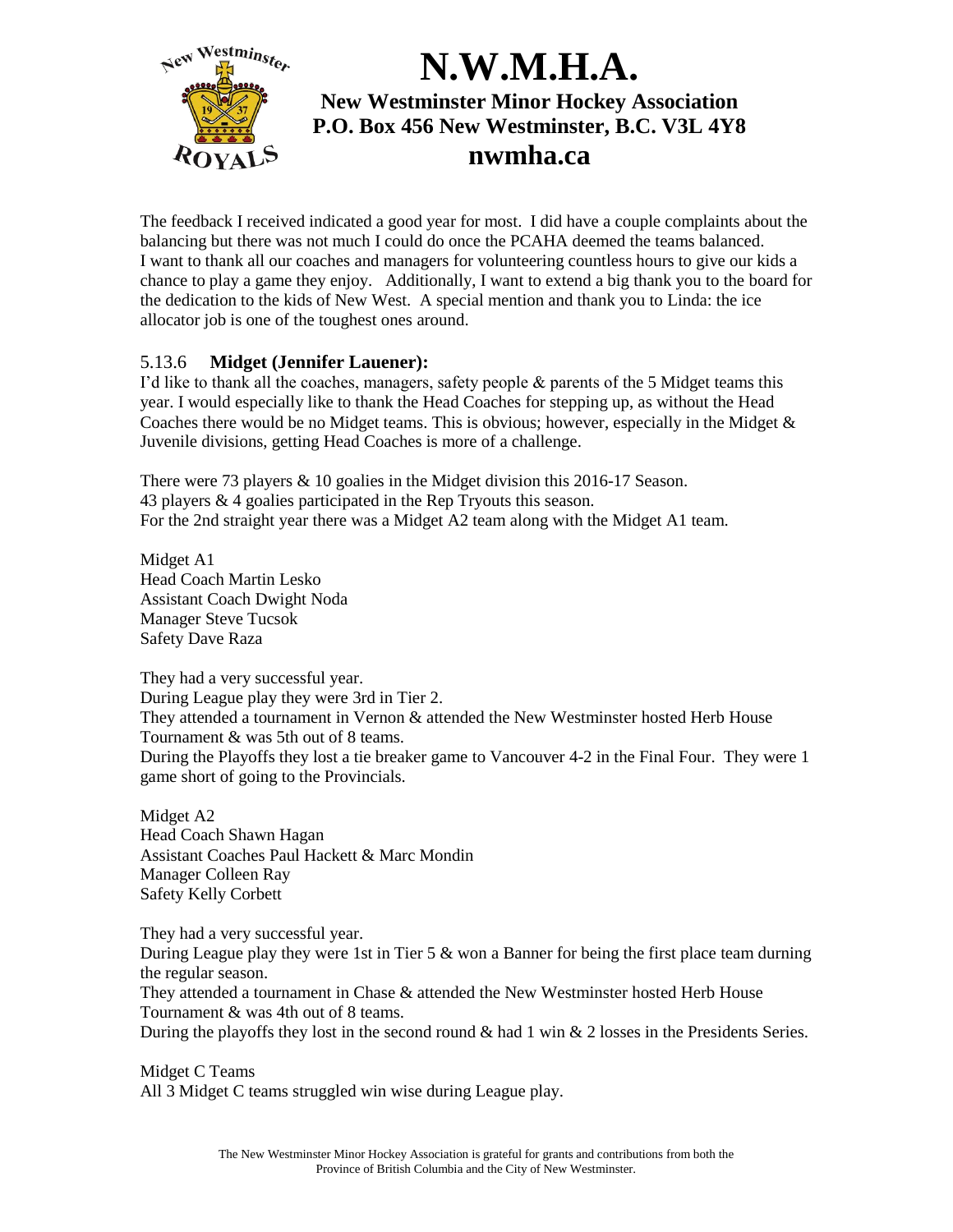

Midget C1 Head Coach Brad Semkew Assistant Coaches Bob Turnbull & Duane Searle Manager Cindy Semkew Safety Brad & Cindy Semkew

During League play they were 9th out of 10 teams in the Green Group. They attended a tournament in Bremerton & attended the New Westminster hosted Herb House Tournament & was 5th out of 10 teams.

During the Playoffs they finished the season on a strong note with 5 wins & 3 losses. They were tied for 2nd after the playoffs  $\&$  just missed going to the Banner game as the other team advanced having more wins.

Midget C2 Head Coach Hugh Shaw Assistant Coach Joseph Gale Manager Thien Tran Safety Lee Cowley

Thanks to Shawn Hagan, Dwight Noda & Janet Lakusta who helped out behind the bench when no coaches were available towards the end of the season.

During League play they were 8th out of 10 teams in the Green Group.

The team had excessive penalty minutes & subsequent suspensions over the season. It made the games challenging with players being called up to have adequate players for games as the season progressed.

They attended the New Westminster hosted Herb House Tournament. During the Playoffs they had 2 wins & 6 losses.

Midget C<sub>3</sub> Head Coaches Tony Black & Hugh Ellis Manager Karen Walmsley Safety Brad Melenychuk Special thanks to Tony Black & Hugh Ellis who agreed to co Coach so there would be a 3rd Midget C team.

During League play they were 10th out of 10 teams in the Green Group. They attended the New Westminster hosted Herb House Tournament & received the Most Sportsmanship Award. During the Playoffs they went winless over the 8 games played.

I'd like to thank the parents who volunteered when we hosted the Herb House Tournament  $\&$  the Midget Tier 2 Final Four.

A special thank to Daniel Fontaine, our Tournament Coordinator, who gave countless hours to make the Herb House Memorial Tournament such a fantastic tournament. It is one of the best, if not the best, Midget Tournaments through BC Hockey.